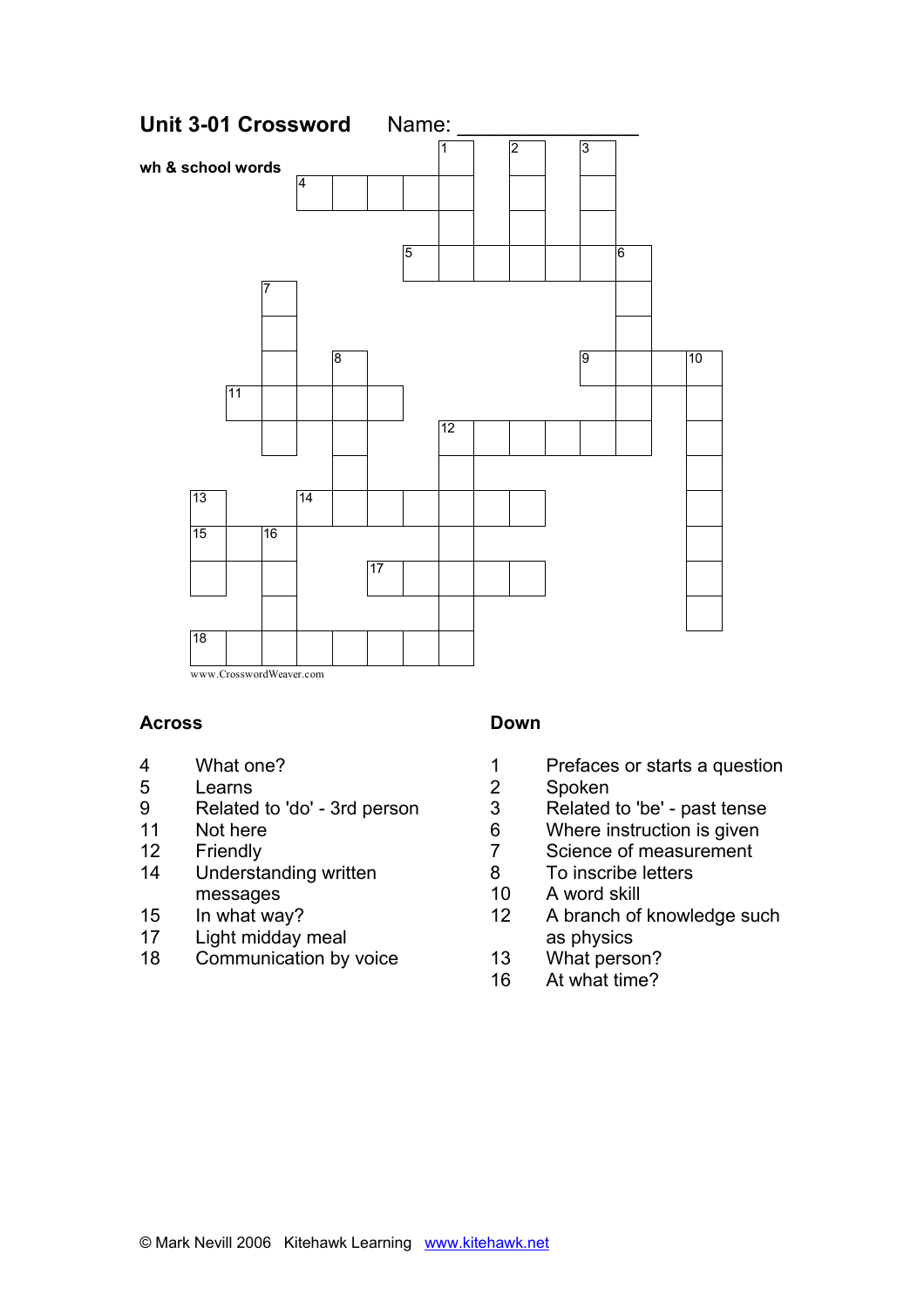# **Unit 3-01 Crossword Solution**

**school words**



# **Unit 3-01 Polygon Answers**

Some answers:

(With **R**): dare, dear, dire, ear, gear, grade, grain, grin, near, rage, raid, rain, rang, read, red, **reading**, rig, ring (17)

(Others without **R**): aged, aid, den, dag, dig, din, dine, gain